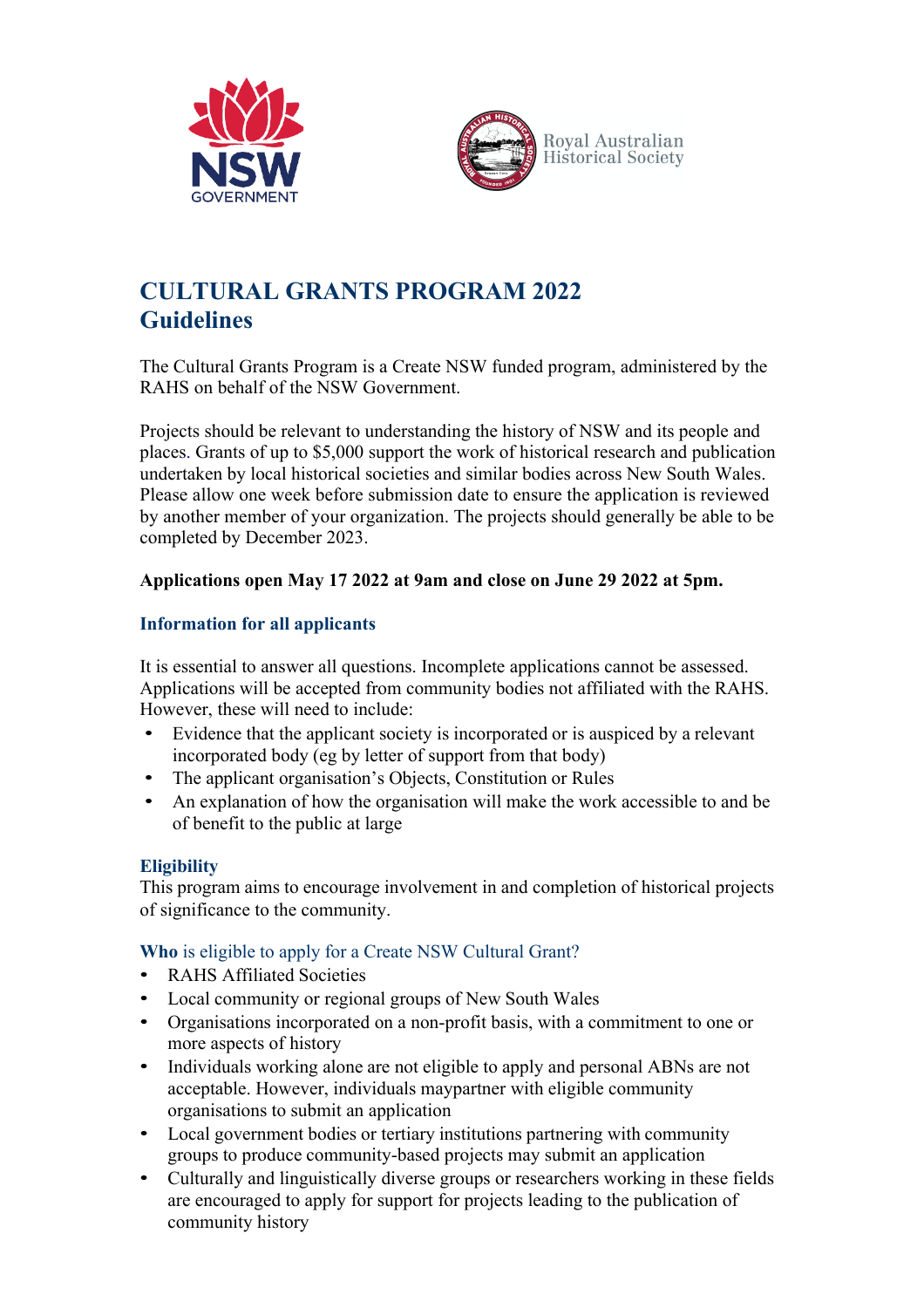# **What sort of projects may be funded?**

## *Research*

- Research and writing about any aspect of the history or heritage of the local area, or area of specialist interest, for production of any form of publication (books, exhibitions, tourist trails, digital publications etc)
- Provision of research materials for the project (a detailed list needed including content, timeframe for the work, name of archive)
- Applications for microfilming or digitizing of existing or new research material applicable to the **region** will be considered. Joint applications with National or State Libraries or similar agencies will be considered.

## *2. Publication of:*

- Books of historical research on an aspect of local history or specialist historical interest. Applications should show that layout, design, formatting, indexing and quality of print have been considered. Books must include an index. Funding will be considered for:
	- local desktop publication
	- typing of a manuscript into digital form
	- professional design, editing and indexing
	- production of e-books or printing for publication
- Journals of original research on the history of the local area or special interest, but not for regular society publications. The grant funding will only be eligible for a special project.
	- Innovative publications to promote regional historical awareness Research and writing of guides for driving or walking tours, which have substantial historical content and promote historic awareness may be funded. They must include maps and refer to historic items.
	- Community histories for and/or with culturally or linguistically diverse groups.
	- Transcriptions and compilations of community records
	- A book of original photographs of local history or special interest.
	- Oral histories relevant to the local area - Publication will include all or some of: Interview; Transcription of interview; relevant images
		- To be published in hard copy and/or on CD or DVD and/or website.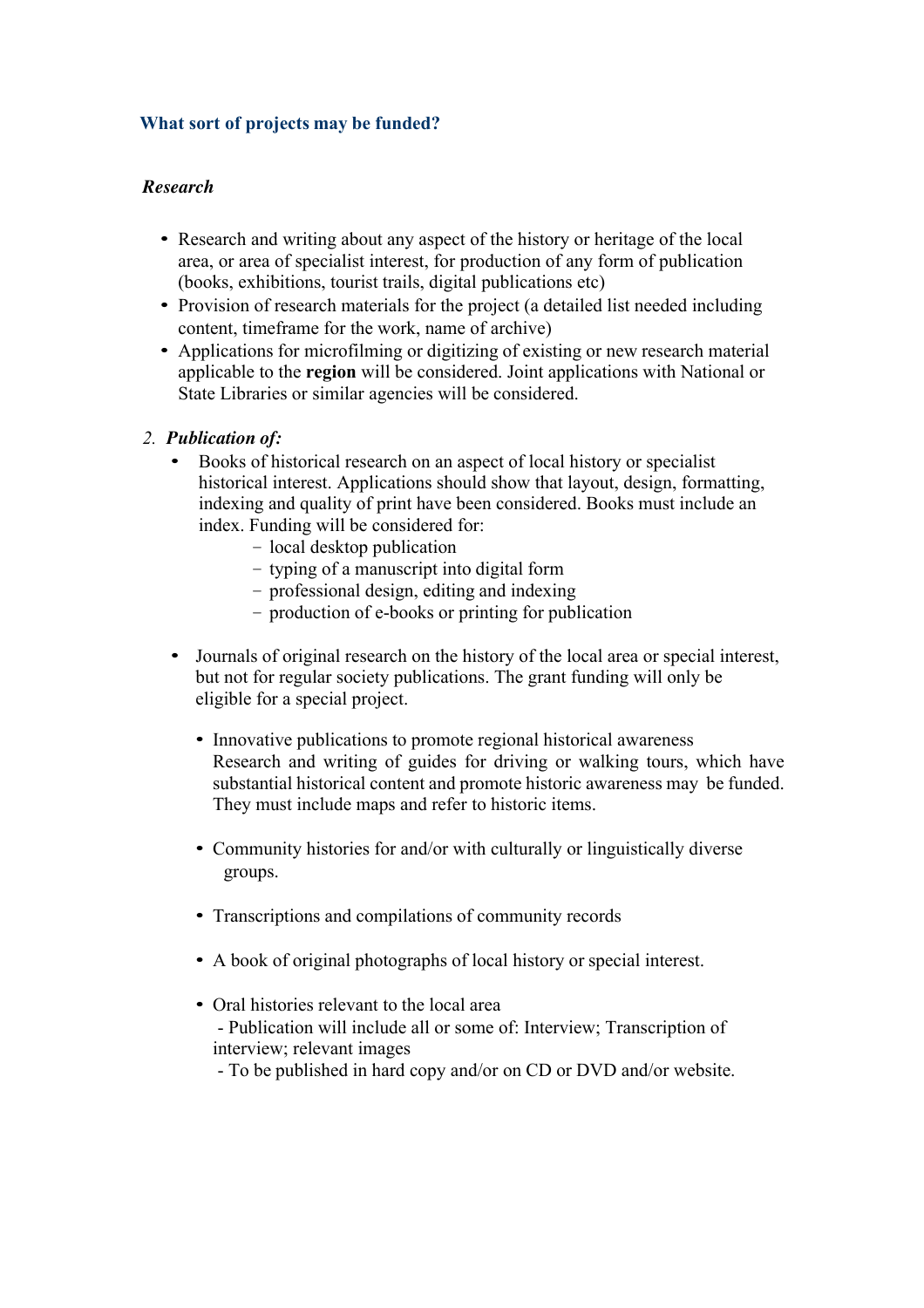## *3. Digital Projects*

- digitisation of records to enable ease of access
- digital publication eg ebook, educational resources
- all digital publication proposals must conform to the requirements and standards of the National Library's Pandora program.
- all digital publications must be registered for retention by the Pandora Archive.

## *4. Collation and Preparation*

- Preparation of
	- digital and hard copy indexes by professional expert
	- –educational materials, created in conjunction with qualified teaching staff
	- research and writing for driving and walking tours
- Collection of research material for use locally
- Collection/provision of research material for the project

### *5. Conservation*

Repair and preservation of paper-based research materials such as diaries, letters, maps and other documents by migration of the information to electronic form (technology transfer), for conservation or for improved public access and priority for documents damaged by natural disaster (maps, photographs etc). All suchitems must be already catalogued and indexed appropriately. Joint projects withlocal newspapers, local State or National Libraries and other groups seen as desirable. Funds not available for display cabinets or displays generally.

#### *6. Education Programs*

Programs promoting the history and/or facilities of the group to the local schools may be funded. These should be developed in conjunction with educational staff, have the written support of local education authorities and contribute to the history program of the school.

### *7. Professional Support*

Development and implementation of management plans for groups holding community research collections or photographic archives used for history research. Applicants must detail the size of these archives in their application Applicants must use the services of a professional archivist, photograph conservator or other appropriately qualified professional. Professional support to include payment for professional researcher to obtain copies of documents etc. Not available for museum-related activities.

#### **What will not be funded under the Cultural Grants Program?**

- Normal administrative expenses and running costs
- Retrospective funding for projects already completed or projects completed before grant announcement (end of November 2022)
- Production and printing of newsletters, handbills or similar printing, publicity material, postcards or enlargement of photos.
- All physical materials associated with exhibitions and displays (photographs, panels, story boards, exhibition cases etc)
- Reprints of earlier publications (unless there has been additional research and substantial revision)
- Capital equipment, heritage trail signs, plaques and/or building modifications
- Projects which have already received Create NSW funding